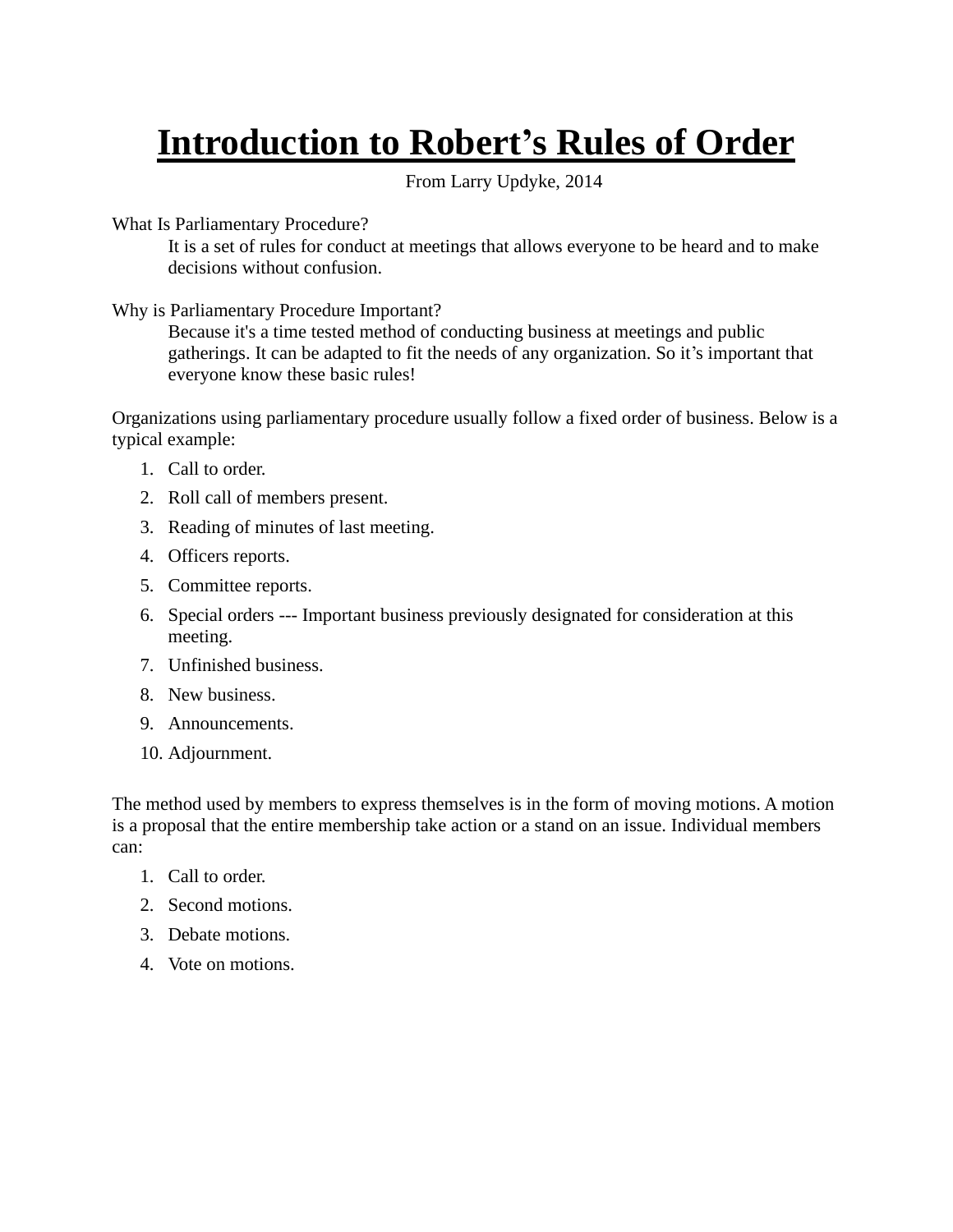How are Motions Presented?

- 1. Obtaining the floor
	- a. Wait until the last speaker has finished.
	- b. Rise and address the Chairman by saying, "Mr. President."
	- c. Wait until the President recognizes you.
- 2. Make Your Motion
	- a. Speak in a clear and concise manner.
	- b. Always state a motion affirmatively. Say, "I move that we ..." rather than, "I move that we do not ...".
	- c. Avoid personalities and stay on your subject.
- 3. Wait for someone to second your motion
- 4. Another member will second your motion or the President will call for a second.
- 5. If there is no second to your motion it is lost.
- 6. The President States Your motion
	- a. The President will say, "it has been moved and seconded that we ..." Thus placing your motion before the membership for consideration and action.
	- b. The membership then either debates your motion, or may move directly to a vote.
	- c. Once your motion is presented to the membership by the chairman it becomes "assembly property", and cannot be changed by you without the consent of the members.
- 7. Expanding on Your Motion
	- a. The time for you to speak in favor of your motion is at this point in time, rather than at the time you present it.
	- b. The mover is always allowed to speak first.
	- c. All comments and debate must be directed to the President.
	- d. Keep to the time limit for speaking that has been established.
	- e. The mover may speak again only after other speakers are finished, unless called upon by the President.
- 8. Putting the Question to the Membership
	- a. The President asks, "Are you ready to vote on the question?" or "Is there any more discussion?"
	- b. If there is no more discussion, a vote is taken.
	- c. On a motion to move the previous question may be adapted.